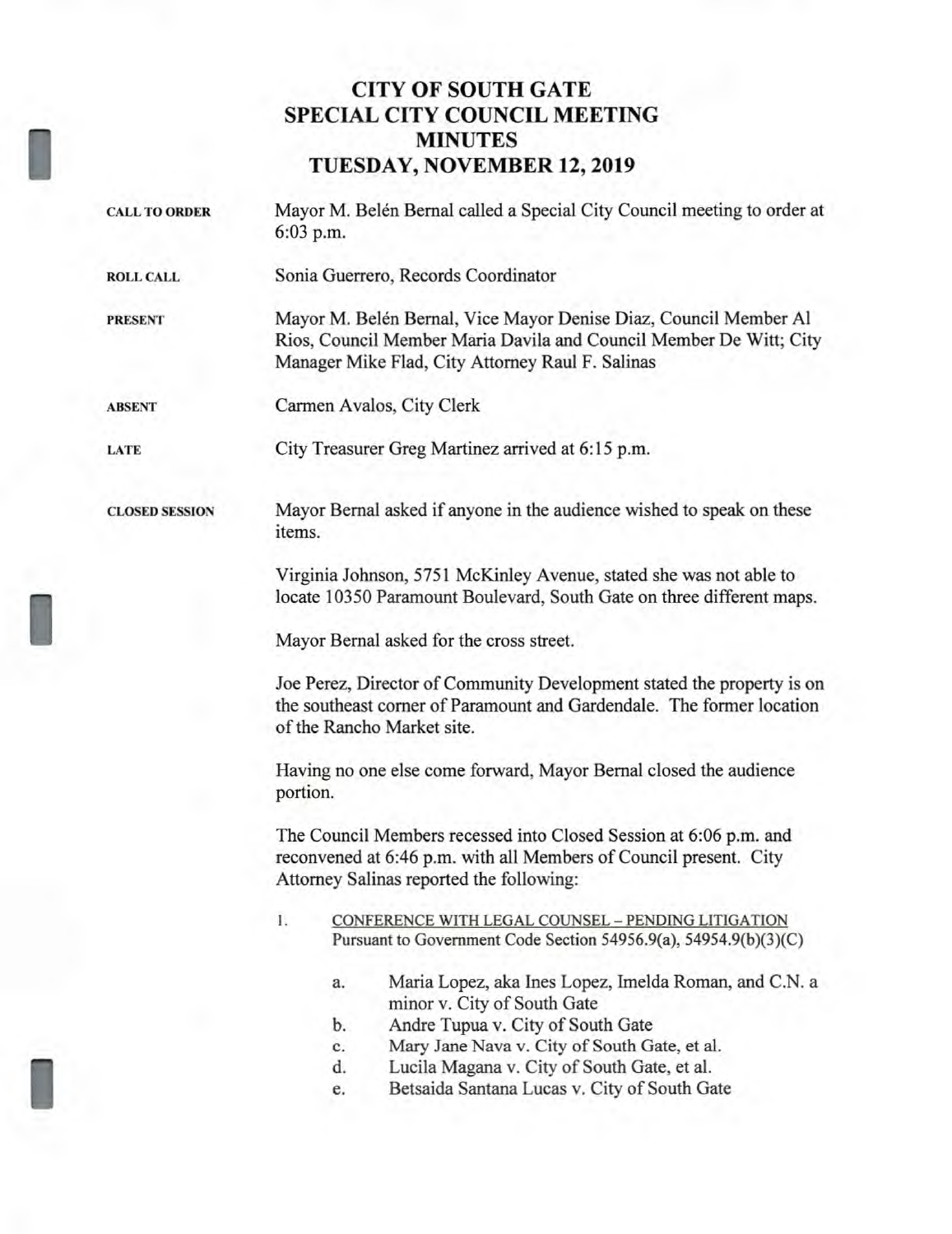### **SPECIAL CITY COUNCIL MEETING MINUTES OF NOVEMBER 12, 2019**

#### **CLOSED SESSION CONT'D**

Item 1(a) is an accident which occurred with a City employee. The City received a report by the City Attorney Office. A motion made by Council Member De Witt and seconded by Councilwoman Davila and on a vote of 5-0, the City Council moved the deny the claim.

Item 1(b) is a claim filed against the City of South Gate seeking the recovery of \$800,000 because of the disposal of marijuana by the police department and a couple weeks ago the court dismissed that action finding in favor of the City.

The City received a request to resolve that case in exchange of waiver of costs. On a motion made by Councilwoman Davila and seconded by Vice Mayor Diaz and on a vote of 5-0, the City Council moved to accept that settlement proposal.

Item 1(c) is another lawsuit involving an injury on a property not owned by the City of South Gate. After receiving a report by the City Attorney and on a motion made by Councilwoman Davila and seconded by Council Member De Witt and on a vote of 5-0, the City Council moved to deny that claim and authorized the defense of that matter.

Item 1(d) is another injury involving a City sidewalk. The City received a report and at the conclusion of that report and on a motion made by Mayor Bernal and seconded by Council Member De Witt, and on a vote of 4-0 authorized the defense of that matter. Councilwoman Davila stepped out momentarily and did not participate in the vote.

Item 1(e) is a suit that was alleged against the City based on involvement by the police department on behalf of the City of South Gate and the County's Social Welfare Department. The City denied the value of the claim, the validity of the claim and the City prevailed in a federal court action. The matter was dismissed in favor of the City. The City Council received that report without taking any action.

#### 2. CONSIDER THE EVALUATION OF PERFORMANCE OF A PUBLIC EMPLOYEE Pursuant to Government Code Section 54957 and 54957.6

- a. City Manager
- b. City Attorney

Item 2 (a) & (b) were deferred in the interest of time. There was no discussion. No action was taken.